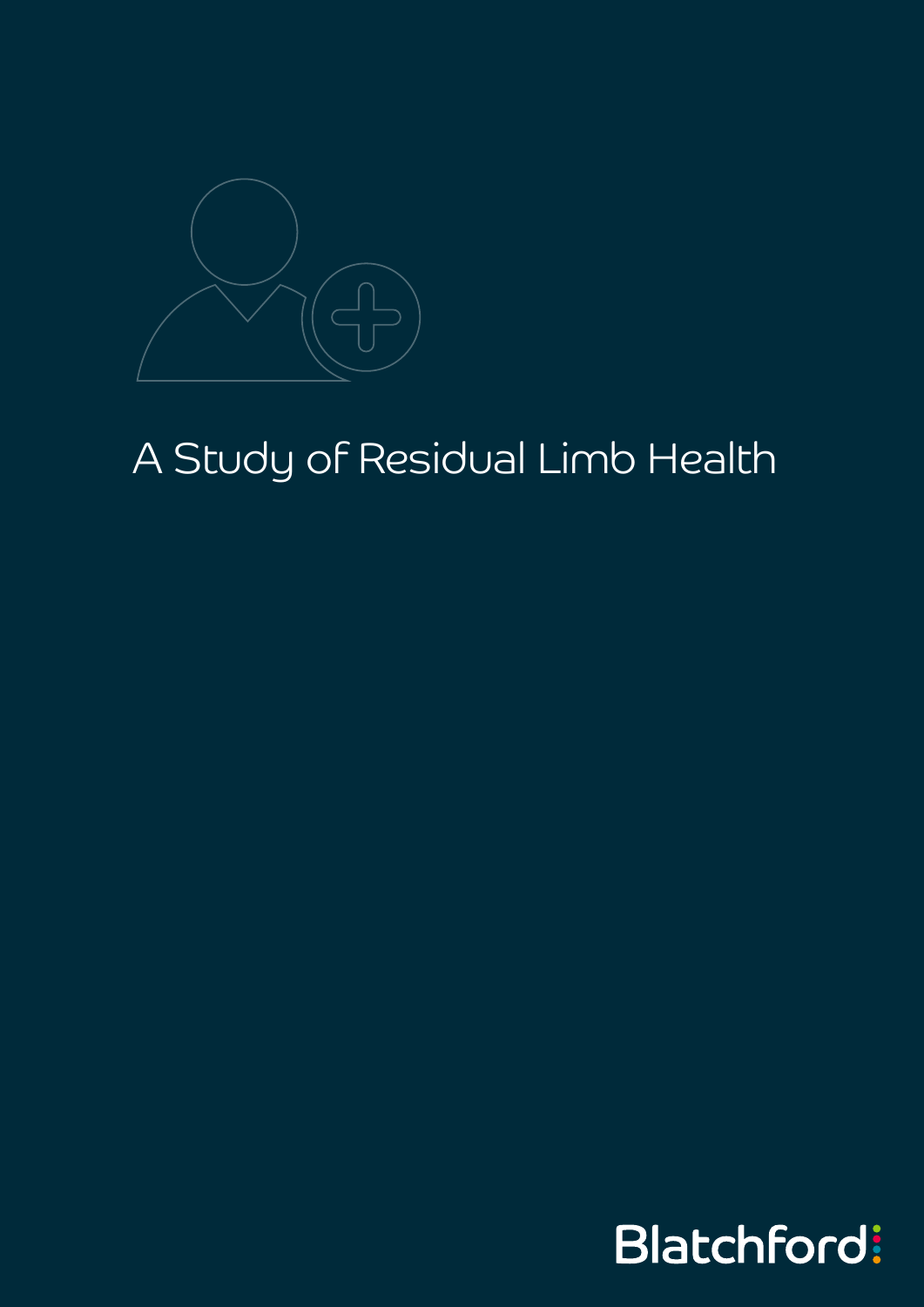# Residual Limb Health

While prosthetic technology edges ever closer to restoring natural performance, there is also a more basic consideration – the residuum-socket interface. Even with the world's most advanced prosthetic limb, if it is not comfortable to wear and walk with, amputees will not use it. Socket fit and comfort are inextricably linked to residual limb health, making this a critical element in achieving and maintaining a successful prosthetic prescription.



In addition to the ankle, knee and hip, the residuum-socket interface acts as an extra lower limb joint

Biomechanically, the r e s i d u u m - s o c k e t interface behaves as an extra joint in the lower limb1–3. There is potential for relative movement in three directions and relative rotation about three axes<sup>1,2</sup>. With excessive movement, a loose joint can lead to wear (e.g. chafing and rubbing) and a loss of control. To further complicate matters, the residuum size and shape can vary and the loads applied to it are drastically different to what nature intended.

Another consideration must be the cause of the amputation in the first place. The biggest causes of amputation in the developed world<br>are vascular health are vascular problems, such as diabetes<sup>4</sup>. Over 23 million Americans (7% of the population)<sup>5</sup> have

been diagnosed with the condition, costing \$237 billion in direct medical costs in  $2017<sup>6</sup>$  – an increase of 35% since 20127 . In the UK, it costs £1.5 million an hour<sup>8</sup> (or 10% of the total NHS budget) to treat the 3.8 million diagnosed with the condition<sup>9</sup>.

A common side effect of dysvascular conditions is poor circulation that results in the formation of ulcers and wounds. When excessive pressure and shear loads act on the soft tissue, it is susceptible to damage and can't heal as quickly because poor circulation does not allow enough blood transport of nutrients to, and waste product removal from, the affected area<sup>10,11</sup>. A large proportion of these healthcare costs relates to the treatment of these ulcers and wounds<sup>12</sup>. Another side effect is nerve damage, resulting in reduced sensation that can lead to delays in detection of tissue damage, allowing time for wounds to become infected<sup>13</sup>. Diabetic foot ulcers are a



# 60.7%

The incidence of dysvascular amputees needing a second amputation within 5 years of the first<sup>15</sup>

leading cause of amputation<sup>12</sup> and residual limb pressure ulcers are a leading cause of reamputation<sup>14–16</sup>. Following a dysvascular amputation, there is

a 21% chance that a second, more proximal amputation will be required within a year<sup>14-16</sup>. The rate of contralateral amputation is higher for amputees with diabetes than those without<sup>14</sup>

Three areas must be considered in order to make the socket connection as sympathetic and compatible as possible.

### Suspension

This is the method through which the socket is secured to the residual limb. A strong connection reduces relative movement of the limb inside the socket and thereby improves prosthetic attachment. The user's proprioception or



awareness of where their prosthesis is will be improved, reducing the chance of tripping. Many factors can affect suspension and socket fit.

#### **Relative Movement**

The axial movement of the residual limb relative to the socket is known as pistoning. A prosthetist will aim to minimise this movement because it can lead to high pressures and loading rates at the distal end of the residuum and shear forces along its length. Additionally, pistoning can affect prosthetic control. A poor connection affects the user's proprioception, leading to inconsistent foot placement, ground clearance and even tripping, which can, in turn, severely affect confidence. It is well known that lower limb amputees have a high risk of falling, with 58% falling at least once every 12 months<sup>17</sup>. Many also report a loss of prosthetic confidence and greater fear of falling<sup>17</sup>.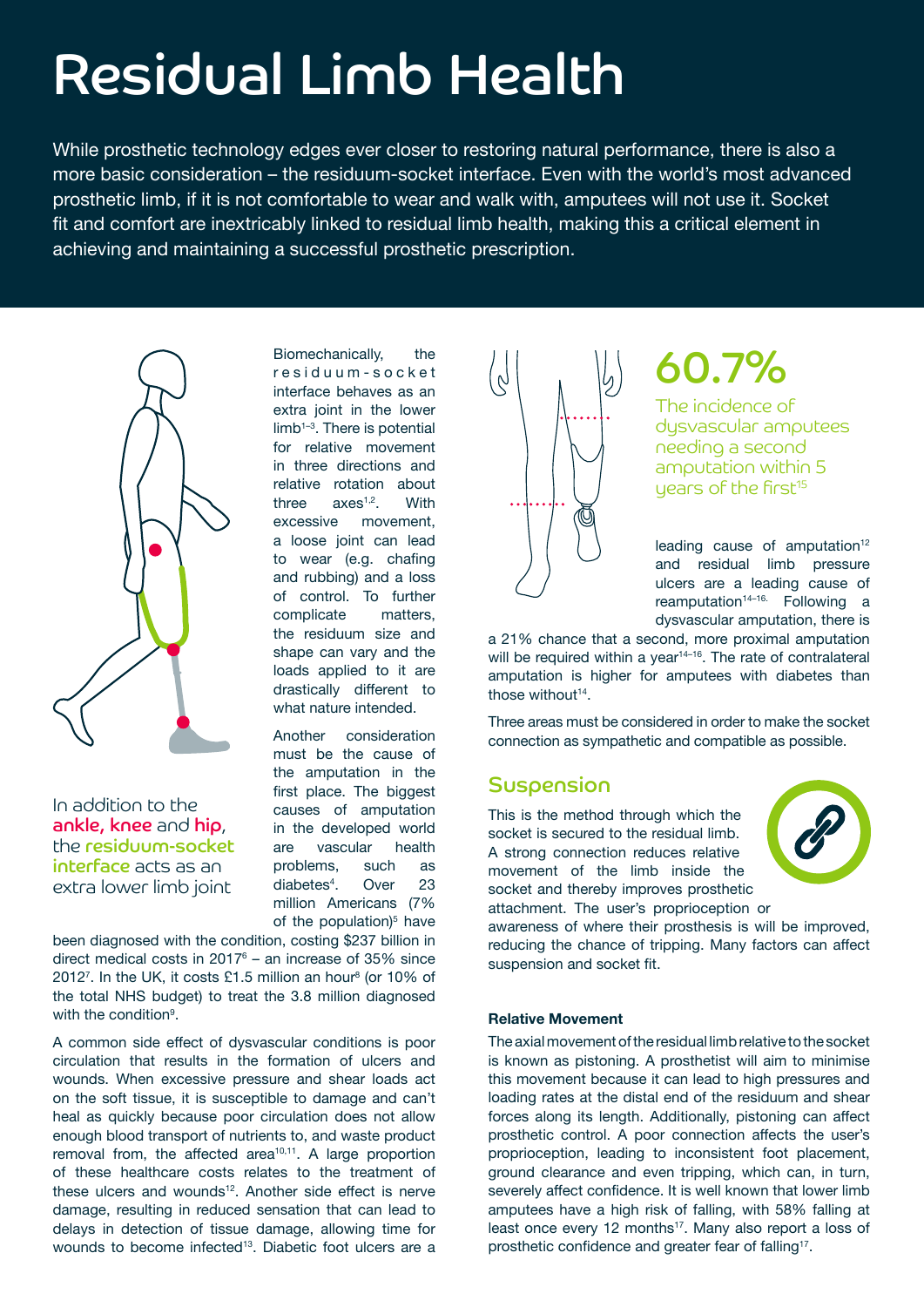The connection between the residual limb and the socket can be improved by creating a vacuum between them. One way of achieving this is to wear a suspension sleeve over the top of the socket, in order to create an air tight seal around the residual limb. A one-way valve is fitted at the distal end of the socket and as the amputee puts weight on their prosthesis, air is expelled from the valve. Next, when the limb is lifted, the valve doesn't allow air to pass back into the socket, creating negative pressure around the interface and a strong connection over the whole residuum surface. This method of suspension is sometimes called 'suction suspension'.



This method of suspension can be further enhanced by drawing more air from the interface, increasing the level of vacuum generated with the use of a mechanical or electrical pump. This is known as Elevated Vacuum (EV). EV has been shown to be very effective at minimising

pistoning, with reductions of over 69% and 83%, compared to suction<sup>18,19</sup> and pin-lock<sup>20</sup> suspensions, respectively. Many researchers and practitioners have reported similar observations<sup>21-24</sup>. One study found that none of its transtibial EV users reported multiple falls, while 75% of the non-EV users did<sup>25</sup>.

Other research used functional clinical tests to determine the effect of EV on the capabilities of elderly, dysvascular amputees<sup>26</sup> – a group that is particularly susceptible to  $falls<sup>27,28</sup>$ . This study showed significantly improved results in balance tests for both K3 and K2 mobility walkers.

Improvements at the residuum-socket interface can influence the whole body. Better foot clearance reduces the need for gait compensations, like vaulting – many studies have described improvements in the symmetry of amputees' gait patterns when using EV, compared to other suspension methods<sup>19,21,29,30</sup>.

#### **Residuum Volume**

The volume of the residual limb is another factor that influences socket fit and comfort. While a socket might be a perfect fit for the residual limb when cast, a loss of fluid over the course of the day affects limb volume and socket fit. A loose fitting socket will not only be less comfortable but it will also allow greater relative movement, hindering control and leading to chafing. This is a common problem; and while the magnitude and rate of daily changes are dependent on activity $31,32$ , a residual limb can change in volume by 12.6% over a two week period<sup>33</sup>.

One of the first scientific publications on EV investigated the effect it had on residual limb volume19. Eleven amputees had their residuum volume measured before and after walking for 30 minutes, with both suction and EV suspension. While with suction there was a mean 6.5% loss in volume, for EV there was a mean 3.7% increase in volume. Other studies have since confirmed the observation that residuum volume loss is prevented by EV21,34–36, which implies a better socket fit is maintained.



The vacuum created in the socket encourages blood flow into the residual limb, increasing the delivery of oxygen and the removal of waste product. This is especially beneficial for dysvascular amputees, who often have restricted circulation.

#### **Consistency**

When sensory control of the lower limb joints is lost, it is essential that the replacement behaves in a predictable way. Consistency of performance is vital for providing prosthetic confidence. In terms of socket suspension method, this means providing the same strong connection throughout a gait cycle, from one step to the next, and day-to-day, over the lifetime of the socket.



The difference between the vacuum levels generated by suction suspension, and those generated when using EV, can be demonstrated by using a pressure gauge<sup>37</sup>. Commonly, when the user bears weight on their prosthesis during stance phase, with suction suspension, the magnitude of the vacuum is low. When the leg is lifted into swing phase, the vacuum increases in magnitude (becomes more negative), holding the socket to the residual limb. Comparatively, EV retains a high level during stance phase – higher, in fact, than the peak swing phase vacuum with suction. Additionally, the difference between stance and swing phase is less pronounced, so that the vacuum level is more consistent throughout the gait cycle. For the amputee illustrated in the graph above $37$ , EV gave an approximate 85% increase in peak vacuum magnitude and an approximate 67% reduction in the 'amplitude' of the vacuum measurement signal.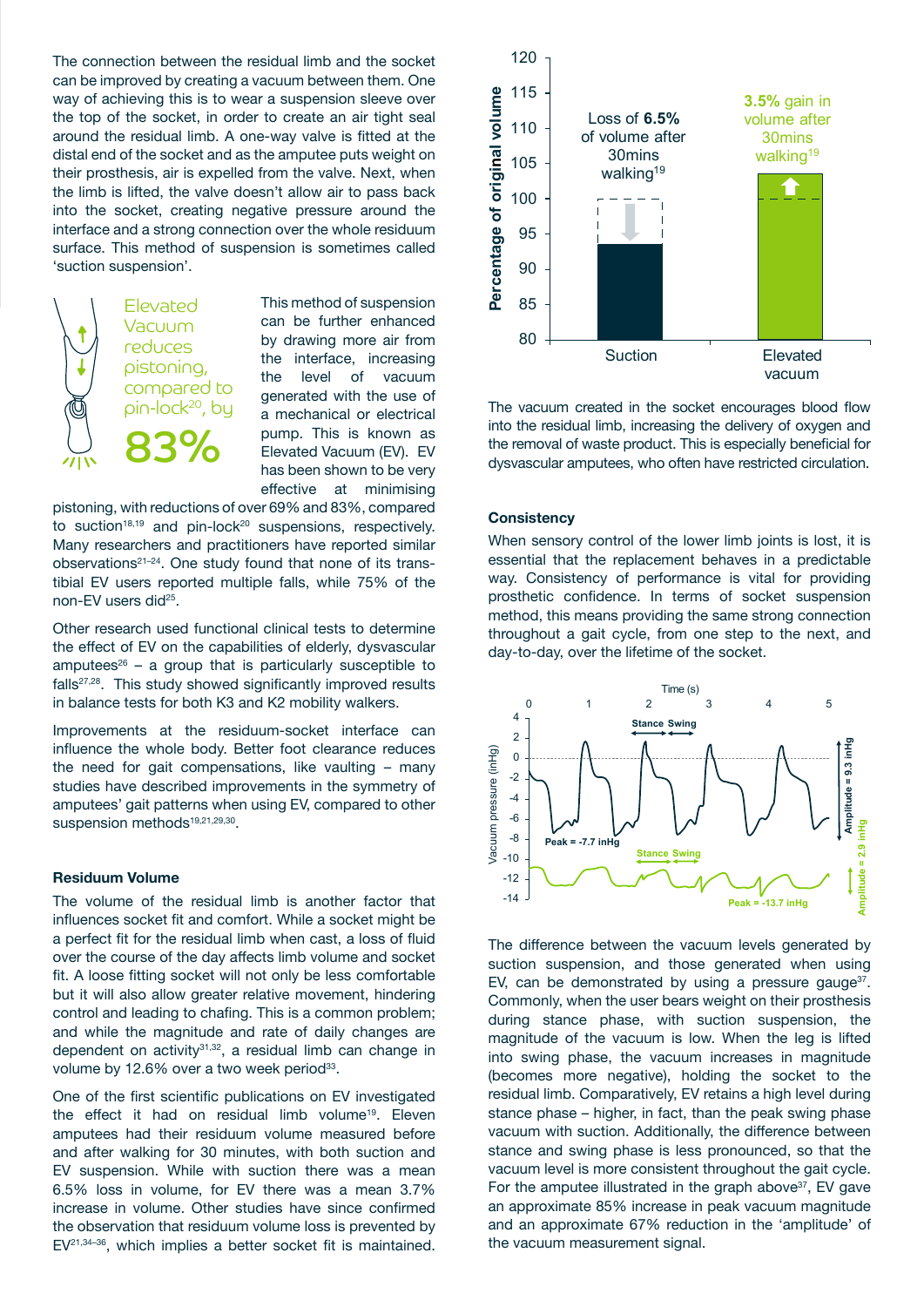### Loading and Wound Care

The skin and soft tissue of the residual limb are particularly susceptible to damage and breakdown. Scarring from the amputation surgery may complicate prosthetic fitting with adhesions or areas of invagination. Tissue may be further affected



by other comorbidities, such as dysvascularity and in the event of breakdown, which prevents prosthetic use, there will be a serious impact on the individual's quality of life.

It is reported that 41% of lower limb amputees experience residual limb skin and soft tissue problems, including ulcers, wounds and dermatitis<sup>38,39</sup>. Resolving socket comfort issues has the potential to drastically reduce the required number of clinic visits, while at the same time increasing the amount of time the user is able to wear their prosthesis, improving their quality of life.

#### **Unnatural Loading**

Of the reported residual limb skin problems, 25% are pressure ulcers<sup>38</sup>. The residual limb is particularly vulnerable to loading. Naturally, this part of the body would not be loaded in this way. Additionally, post-amputation, scar tissue is susceptible to damage due to its inelastic nature, especially if it is adherent. As a consequence, successful prosthetic rehabilitation should aim to reduce the magnitude of the loads at the residuum interface, as well as the rate at which these loads are applied.

While studies have found no significant difference in the peak positive pressure during stance phase between pin-lock and suction suspension<sup>40</sup>, EV has been shown to reduce mean interfacial peak pressures by 4% and reduce mean pressure impulses by 7.5%, compared to suction<sup>41</sup>. In a survey of world-leading prosthetists, 71% agreed that EV reduced interface pressure, compared to other suspension methods, while 91% agreed it improved comfort for the patient<sup>21</sup>. This may explain why Socket Comfort Score (SCS) improves when using EV<sup>42</sup>.

Changes elsewhere in the prosthetic limb can have a knock-on effect to the forces transferred to the residual limb. For example, the viscoelastic movement of hydraulic ankles, plantarflexing at heel strike, helps to attenuate the load transferred to the residuum. It reduces the peak pressure transferred to the residual limb by up to 81% and decrease the rate of loading by up to 87%, compared to rigidly attached prosthetic feet<sup>43</sup>. These reduced loads may be protective against the development of pressure ulcers and other skin damage.

> Hydraulic ankles reduce peak residuum pressures by up to



81% and loading rates by up to 87%<sup>43</sup>

It is important to remember that it is not just the residual limb, but the whole body that is subjected to unnatural loads. Gait compensations will affect the residual knee contact forces also, but research has shown that EV reduces this impact, compared to suction suspension<sup>44</sup>. Hydraulic ankles also reduce the demand placed on the sound limb while walking<sup>45,46</sup> and standing<sup>47</sup>. Additionally, they have been shown to reduce peak plantar-pressure under the contralateral foot<sup>48</sup> – something that may be of particular benefit to dysvascular amputees to protect against foot ulcers and a second contralateral amputation.

#### **Wound Management**

Residual limb health issues are by no means limited to ulcers<sup>38</sup>. Skin irritation and blisters can develop into wounds, which become painful, are susceptible to infection and may limit prosthetic use. This has severe implications for the user's mobility and quality of life<sup>49</sup>.

Negative Pressure Wound Therapy (NPWT) is a common technique in medicine to promote faster healing of wounds<sup>50,51</sup>. The effectiveness of this technique to heal wounds following amputation surgery has been demonstrated<sup>52</sup>. Patients treated with NPWT have shown significantly higher frequencies and rates of wound healing than control subjects<sup>52</sup>.

The evidence in prosthetics literature points towards EV having a similar effect. Many studies have looked at patients with existing residual limb wounds, reporting that the use of EV has allowed wearers to continue using their prosthesis whilst their wound healed<sup>53,54</sup> and, as an added bonus, wounds tended to heal at a faster rate when compared to alternative suspension systems<sup>55</sup>. Expert opinion<sup>21</sup> and clinical case studies<sup>56</sup> agree that EV is less painful than other suspension methods. As a consequence of these findings, many patients are more comfortable and more satisfied wearing their prosthesis<sup>57,58</sup>.

#### **Healthier Tissue**

By creating a vacuum around it, blood is drawn into the residual limb, providing better circulation. This makes the tissue healthier by bringing in a better supply of nutrients and improving the removal of waste products. Non-invasive probing techniques have been used to demonstrate how EV preserves skin health on the residual limb<sup>59</sup>. EV improved tissue oxygenation during walking, decreased transepidermal water loss and attenuated reactive hyperaemia, compared to other prosthetic suspension methods. The researchers who performed the study suggested that decreasing trans-epidermal water loss preserves the skin barrier function, which protects against ulcer formation.

### Climate

Modern prosthetic sockets and liners are made from impermeable materials that act as insulators and create a hostile environment around the residuum. Temperature and humidity can directly influence not only the mechanical



behaviour of the interface (e.g. sweat acting as a lubricant),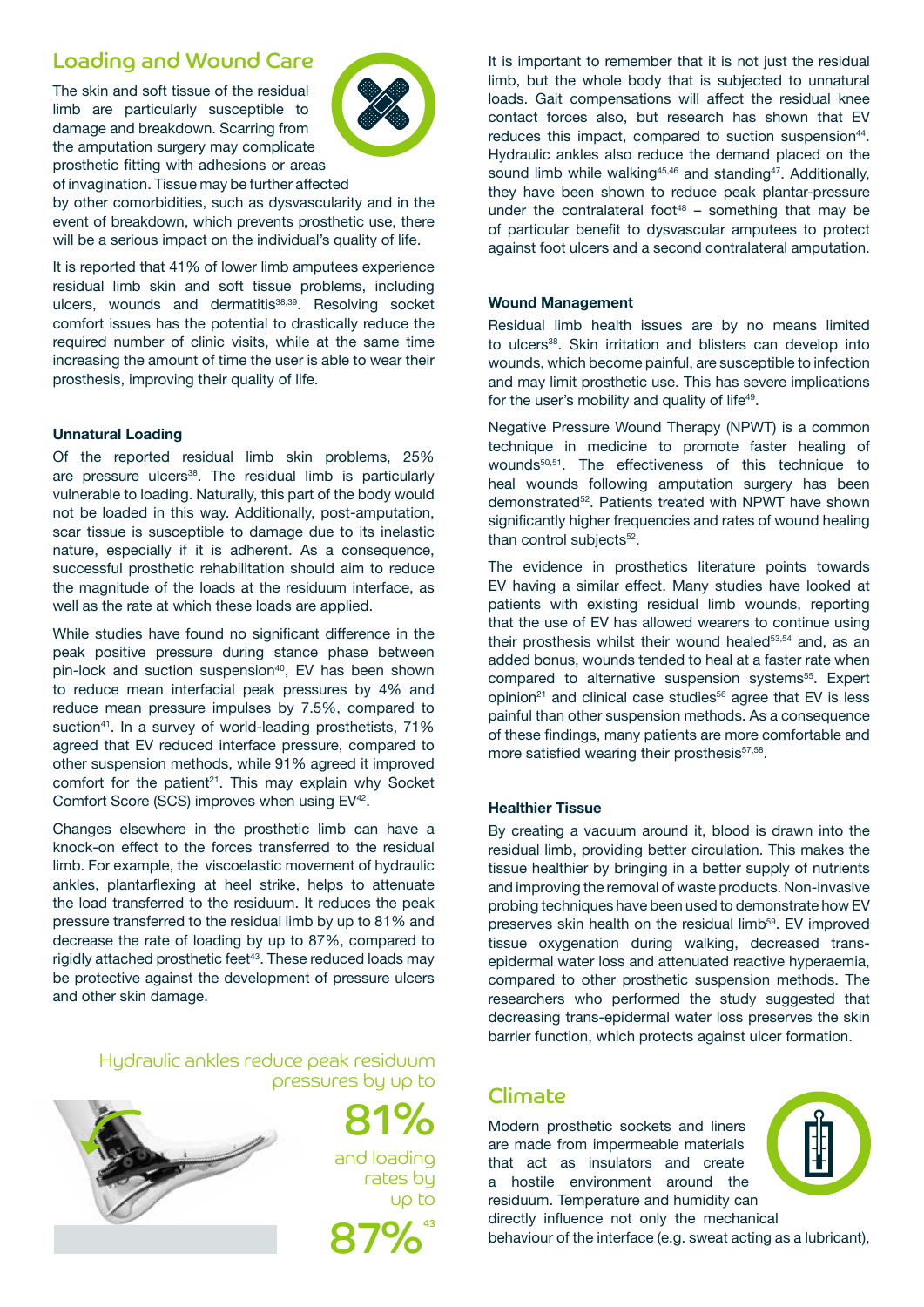but also the health of the skin and soft tissue of the residual limb.

The problem of excessive residual limb sweating has a real effect on the quality of life of amputees $60,61$ , with up to seven out of ten amputees are adversely affected<sup>60,62</sup>. Another study found that 66% of amputees reported that the amount they sweat really affects their daily activities<sup>63</sup>. Contrast this with 2.9% of the general population who are medically diagnosed as suffering from excessive sweating<sup>64</sup>, also known

as hyperhidrosis, and the size of the problem becomes clear.

amputees say their quality of life is affected by sweating<sup>60</sup>

10

7

out of

There are many factors that contribute to this issue. It is known that trans-tibial amputees use proportionally more energy than able-bodied people during the course of their daily activities. For unilateral trans-tibial amputees, the increased effort can range from 10 to 40%, while for bilateral trans-tibial amputees, it is more likely to be closer to a 40% increase<sup>65</sup>. As with any increase in energy consumption, this leads to an increase in body temperature. The body's natural cooling response is sweat production.

The rate of heat transfer between an object and the surrounding environment is proportional to the surface area of the object. After a below-knee amputation, a person's surface area has been reduced by 10-15%<sup>66</sup>. Consequently, the rate at which they can cool down is reduced. For individuals with limb loss the problem of overheating is more acute.

Localised sweating on the residual limb is particularly common due to the popularity of prosthetic liners made from cushioning materials, such as TPE gel, polyurethane or silicones. Unfortunately, while effective at reducing interface stress, these impermeable<sup>67</sup> liners with poor thermal conductivity $68,69$  can add to the overheating problem. Sweat remains on the skin surface, unable to evaporate<sup>70</sup>. They also create a closed micro-climate that is moist, warm and nutrient-rich – an ideal breeding ground for bacteria. With the sweat unable to transport away, skin problems, such as dermatitis, are likely to occur<sup>70,71</sup>. This can be particularly problematic for the vulnerable residual limbs of older, vascular amputees. With limited mobility already, any residuum pain or problem may further restrict prosthesis use, resulting in social isolation and reduced independence.

Excessive sweating effectively lubricates the 'extra joint' at the socket interface, which can lead to pistoning, decreasing ground clearance and making a trip or fall more likely to occur. In order to compensate, an amputee may walk with gait abnormalities, making the overall gait pattern less energy efficient, further compounding the problem of overheating.

Many different approaches have been experimented with to reduce residual limb sweating. Antiperspirant sprays are available, along with more drastic solutions such as Botulinum Toxin injections, electrical stimulation and even surgical intervention $72$ . These methods often involve ongoing treatment, they can be very costly, and may have side effects. Additionally, there is no guarantee of success.

One approach that has been developed is the use of perforated prosthetic liners,<br>which allow which

moisture and trapped air to move away from the skin. This keeps the residual limb dry. Research has shown the benefit this can have to skin health<sup>73</sup>.



### Combining Prosthetic Technologies

By considering the impact of different prosthetic technology on suspension, temperature, humidity and interface loads, engineers can help protect the residual limb against further health problems. Combining these technologies can further augment the benefits of each.

There is a theory that the use of EV with a perforated liner, such as Silcare Breathe, may further enhance the effectiveness for wound healing because the vacuum is acting directly on the residual limb skin<sup>73</sup>.



Liner/socket = vacuum

Vacuum acts on skin directly

EchelonVAC combines EV suspension with hydraulic ankle technology. It exploits the movement of the hydraulic piston in the ankle mechanism to draw extra air out of the socket mechanically and increase the level of vacuum inside the socket. This combines and enhances the benefits of EV with those of hydraulic ankles, including increased ground clearance<sup>74</sup>, greater symmetry<sup>45,75</sup> and faster walking speeds $45,76$ .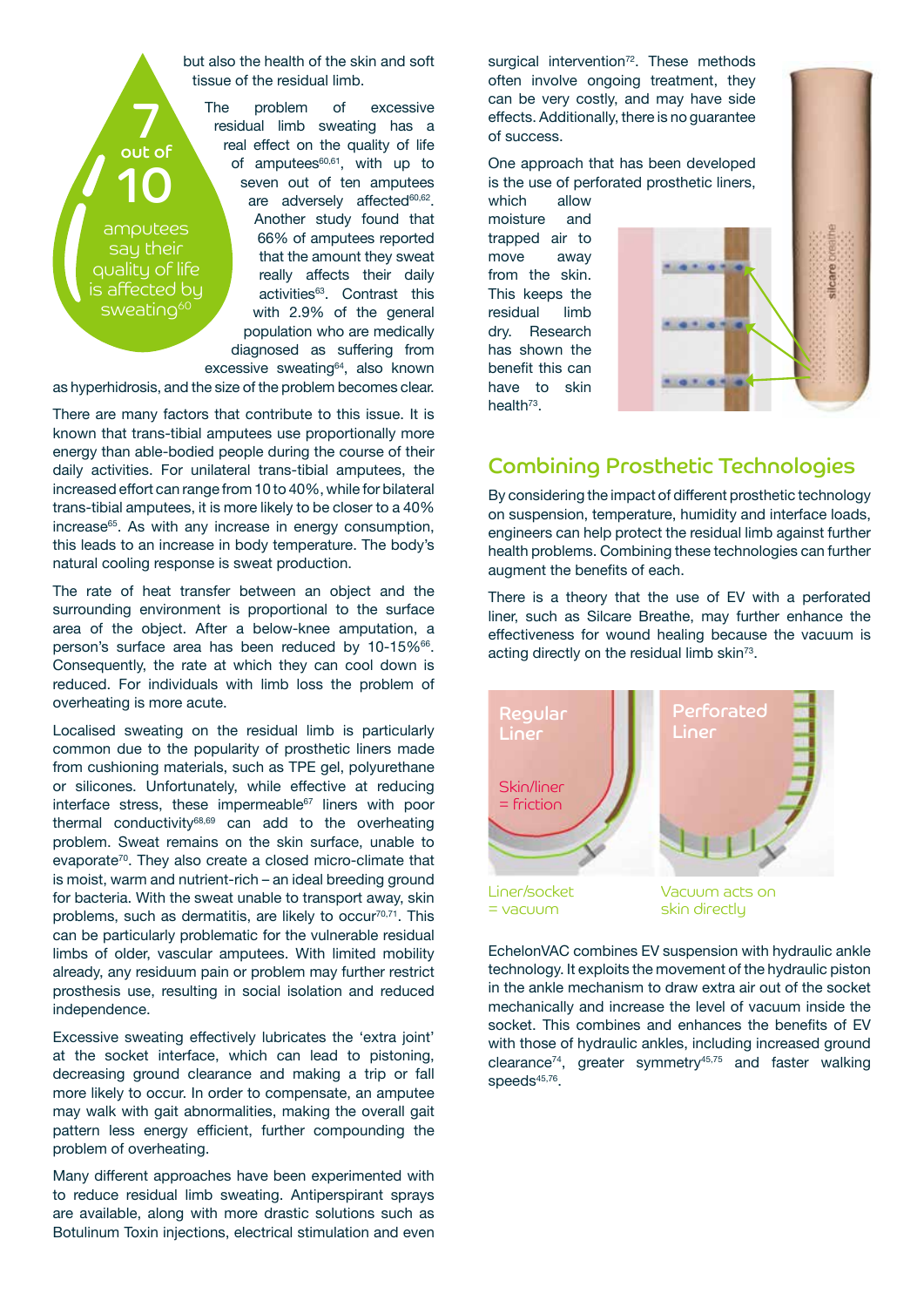# Case Studies

1

**A recent publication73 described how these technologies can be used, individually and in combination, to help to resolve long-standing residual limb health issues.**

> One case described a 41 year old man with a traumatic trans-tibial amputation. He was a keen jogger but had problems with sweat building up in the scarring on his residual limb and causing blisters. If he jogged two days in a row, he would be in too much pain to use his prosthesis at all on the third day. Surgery was scheduled to revise the scars, in anticipation that this would help with the problem. He was fitted with a Silcare Breathe perforated, pin-lock liner and within a month he had noticed that there was much less sweat on his limb after jogging and the blistering has started to resolve. After three months, the blisters had entirely healed and he had cancelled his surgery.



Another case described a 45 year old man who also had a trans-tibial amputation and was keen to return to his previous active lifestyle. He regularly took part in motocross racing but he had developed a large ulcer on the back of his residual limb. He was advised by his dermatologist that the only way that it would heal would be to stop using his prosthesis for up to 5 months. His prosthetist decided instead to recast him with a Silcare Breathe perforated liner and he immediately saw the benefit. After a month, the ulcer had visibly shrunk and was being kept dry. After 13 weeks, it had healed completely.





The final case reported was that of a 50 year old, trans-tibial, K2 activity level amputee. He had experienced ongoing skin issues for approximately eight years, including skin maceration and infection. He was considering revision/further surgery to resolve the issues he had been experiencing. He began using a Silcare Breathe perforated liner to keep his skin dry and after a year he combined it with EV suspension and a hydraulic ankle. Following a further three months' use of this combination, the drier environment, coupled with reduced interface pressures and stronger vacuum, produced a massive improvement in skin condition.



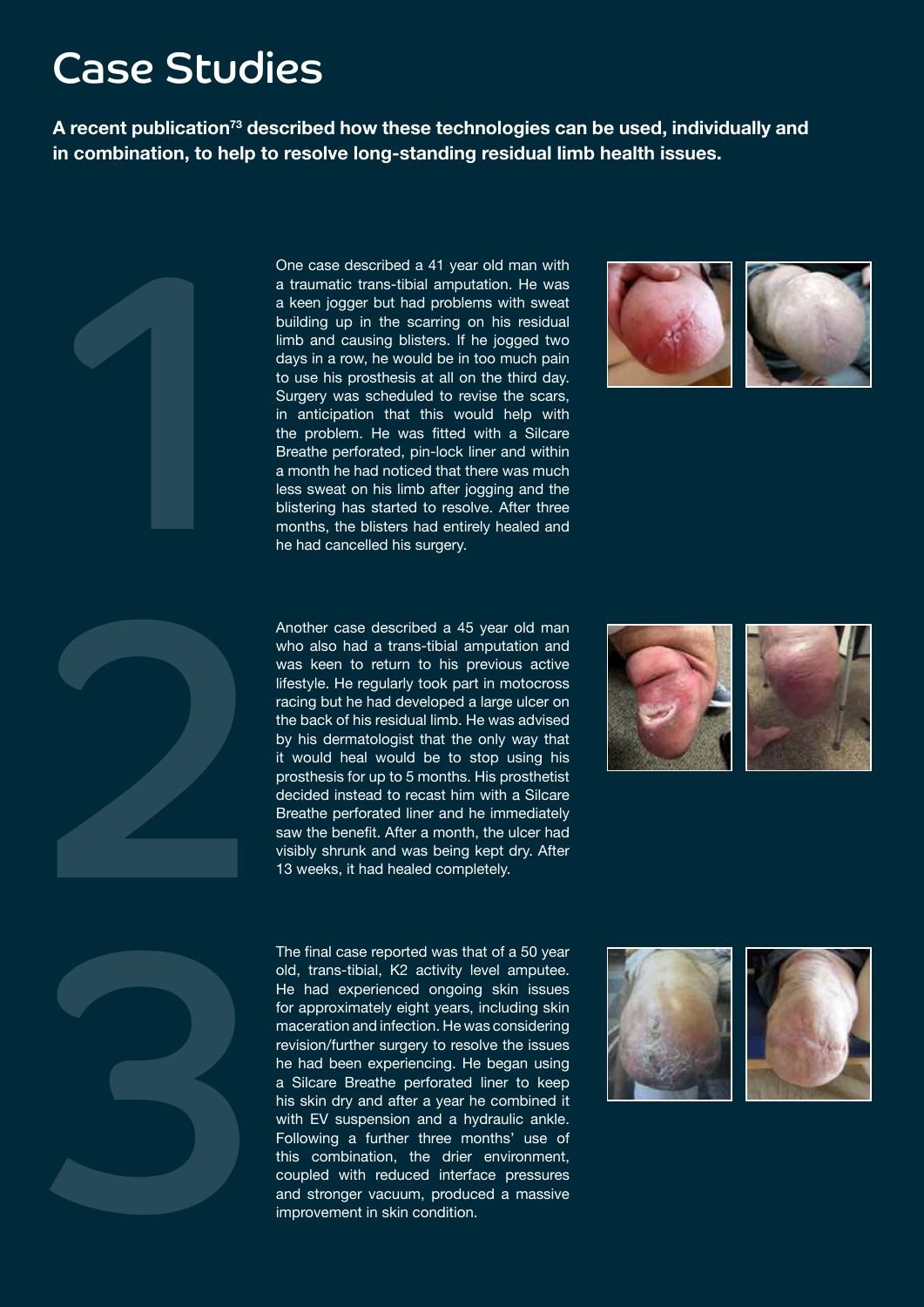# Conclusion

Maintaining good residual limb health is crucial for any prosthesis wearer. Advances in prosthetic componentry can help to ensure a comfortable socket fit, manage the transfer of load through the limb and mitigate skin damage and infection. Combinations of different technologies work in unison to achieve the best outcomes for the user.

The motion of the hydraulic ankle draws more air out and **strengthens the vacuum** Perforated liners allow sweat to move away from the skin **maintaining a cool dry interface**<sup>73</sup> Vacuum connection **improves proprioception and balance**<sup>26</sup> Vacuum **reduces interface pressure by 7%** on average41 Hydraulic ankle compliance **reduces interface pressures by up to 81%** and **loading rates up to 87%** <sup>43</sup> Ankle compliance with Expulsion of air generates vacuum, **improving circulation**. This may be particularly useful for dysvascular amputees Improved circulation **reduces tissue fluid loss and improves oxygenation**<sup>59</sup> Improved circulation **maintains residual limb volume**, helping to maintain a good socket fit<sup>19,20,31</sup> Improved circulation **allows wound healing** without discontinuing prosthetic use<sup>53-55</sup> A strong vacuum connection **reduces pistoning** between the residual limb and socket18-20,22 This improved connection increases ground clearance, which contributes to elevated vacuum **reducing the risk of trips and falls**<sup>25</sup> The hydraulic ankle remains in dorsiflexion during swing, **increasing ground clearance by 18%** on average74 **reducing the risk of trips** The hydraulic ankle **reduces**

the ground **improves stability**<sup>47</sup>

**asymmetry**45,75 and enables a **faster walking speed**45,76